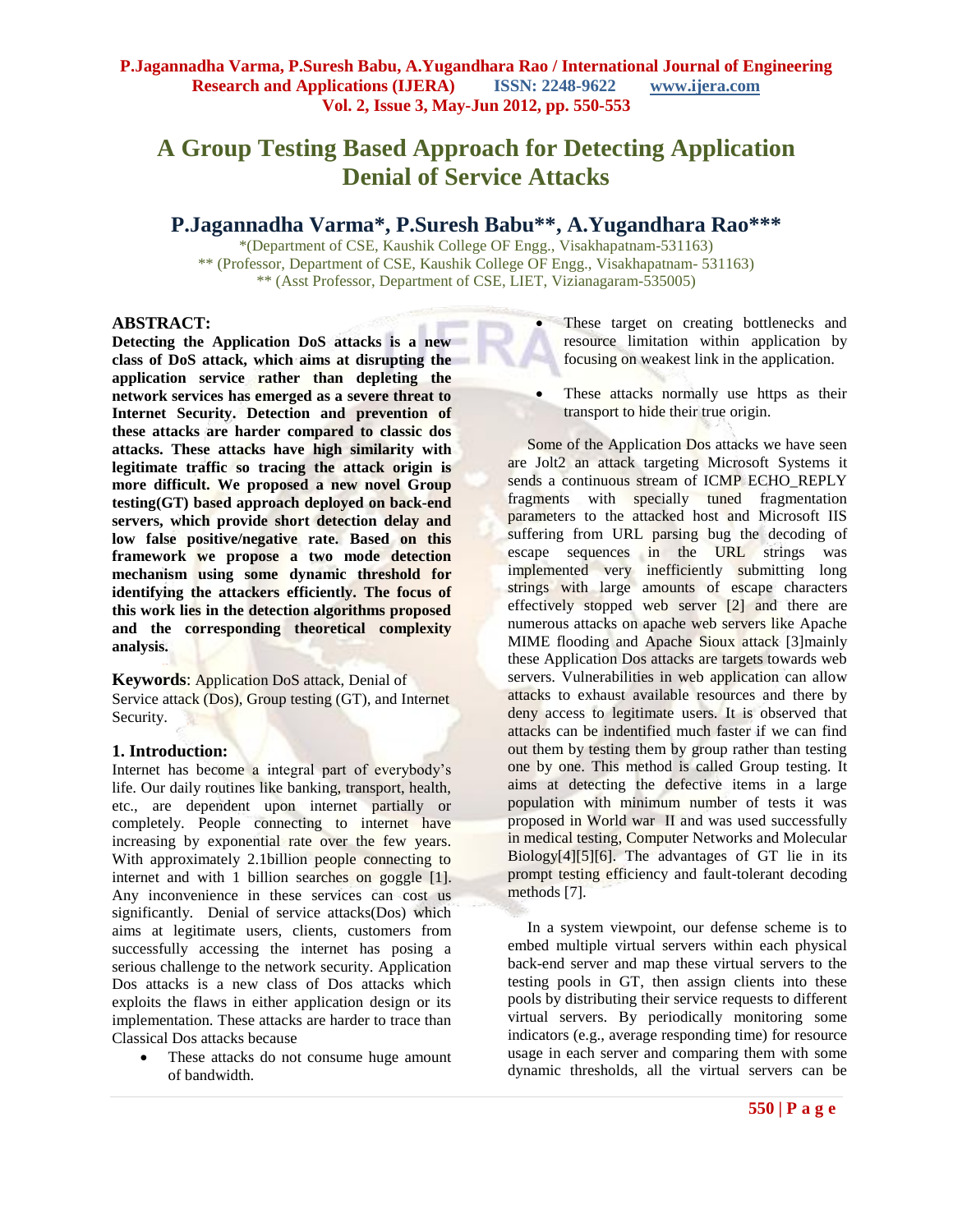judged as "safe" or "under attack." By means of the decoding algorithm of GT, all the attackers can be identified. Therefore,

the biggest challenges of this method are threefold: 1) How to construct a testing matrix to enable prompt and accurate detection. 2) How to regulate the service requests to match the matrix in practical system. 3) How to establish proper thresholds for server source usage indicator, to generate accurate test outcomes.

#### **2. Approaching methods**

In our proposed system we use the concept of group testing where we test the clients as a group rather than testing individually. The classic GT model consists of t pools and n items. This model is represented by t x n matrix M. Where rows represent the pools and columns represent the items. An entry M  $[i]$  i j = 1 if and only if ith pool contains the jth item. Otherwise  $M[i] = 0.$ 



**Fig 1: Binary testing matrix M and test out V**

The t-dimensional binary column vector V is denotes the test outcome of the t pools, where

If  $v[i]=1$  received a malicious request from at least one attacker if v[i]=0 all clients assigned to virtual server are legitimate.

Two traditional GT methods are adaptive and nonadaptive. Adaptive methods or sequential GT use the results of previous tests to determine the pool for the next test and complete the test within several rounds. While non-adaptive GT methods employ d-disjunct matrix to run multiple tests in parallel and finish the test within only one round.

#### **3. Size Constraint Group Testing**

Each testing pool is mapped to a virtual server within a back-end server machine. Although the maximum number of virtual servers can be extremely huge, since each virtual server requires enough service resources to manage client requests, it is practical to have the virtual server quantity (maximum number of servers) and capacity (maximum number of clients

that can be handled in parallel) constrained by two input parameters K and w, respectively. Therefore, the traditional GT model is extended with these constraints to match our system setting. We consider the case each client provided with a non spoofed ID which is used in identifying client during our detection period. Attackers are assumed to launch the application service request either at high interarriaval rate or high workload or even both. By periodically monitoring the average response time to service requests and comparing them with the specific threshold values fetched from a legitimate profile each virtual server is associated with a negative or positive outcome by this we can identify a attacker from the pool of legitimate users.



**Figure 2: Overview of Attack Scenario** 

The above figure describes the architeture of web application and its infrastrucure .the requests are generated from users which consists of both legitamate and attackers are send to the proxy server via router The front end proxy server works as load balancer servers and distributes the requests to the back end servers depending on their usage The backend server cylces between two states which are refered as NORMAL mode and DANGER mode

If the estimated response time (ERT) of any back end server exceeds profile based threshold the system transfer to danger mode



#### **Figure 3: Two state diagram of a system**

The ERT value can be calculated using the formulae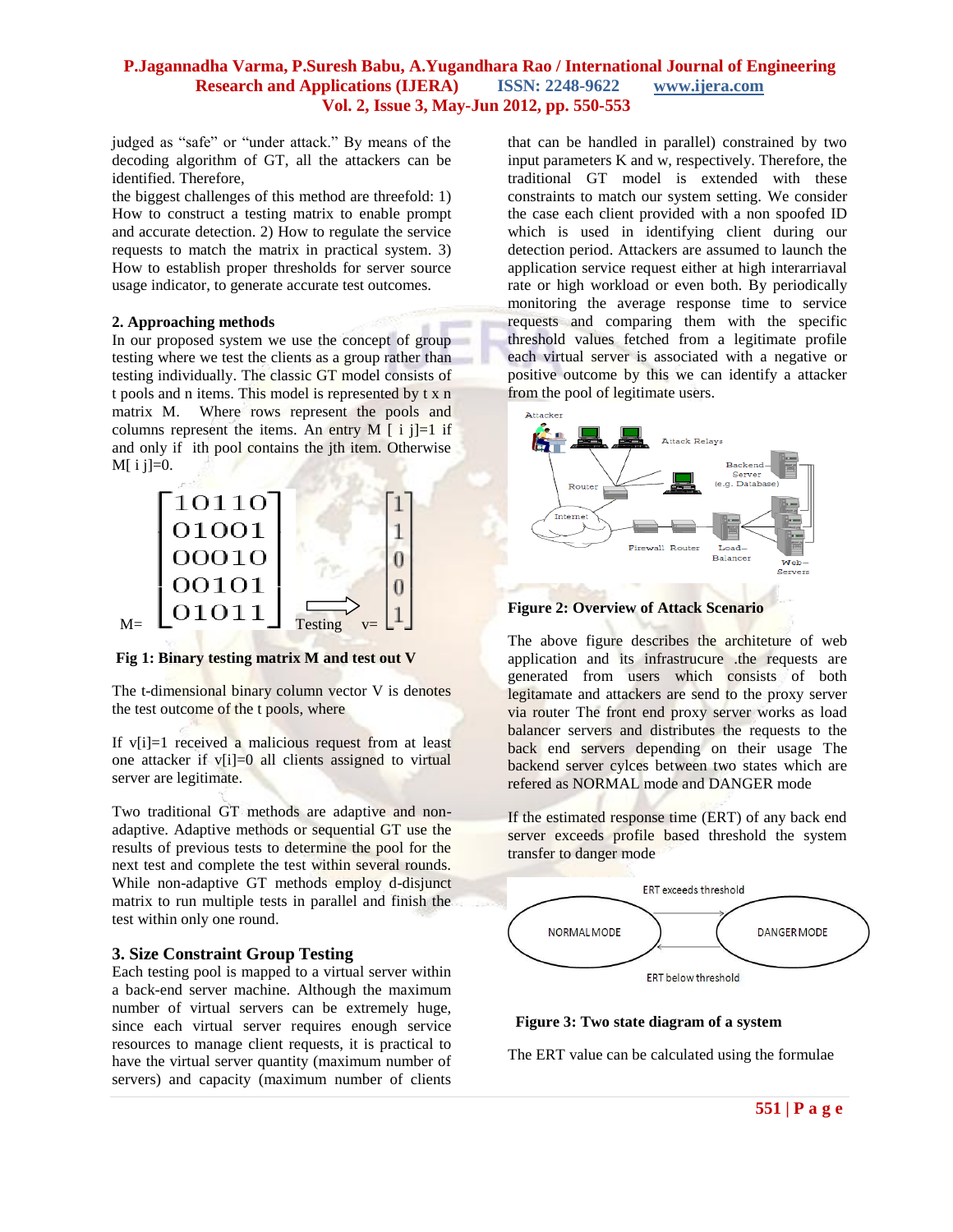$ERT=(1-\alpha) ERT+\alpha ART$ 



**Figure 4: DOS attack calculation.**

If any virtual server has  $ERT > μ + 4σ$  ( $μ$  and  $σ$  refer as expected value and standard deviation of the ART distribution). The backend server is probably under attack and it transferred to danger mode for detection. After the detection it is returned to the normal mode.

# **4. Related Work in DoS Detection**

Numerous defense schemes against DoS have been proposed and developed [8], which can be categorized into network-based mechanisms and system-based ones.

 Existing network-based mechanisms aim to identify the malicious packets at the intermediate routers or hosts [9],[10], by either checking the traffic volumes or the traffic distributions. However, the application DoS attacks have no necessary deviations in terms of these metrics from the

legitimate traffic statistics; therefore, network-based mechanisms cannot efficiently handle these attack types.

 On the other hand, plenty of proposed systembased mechanisms tried to capture attackers at the end server via authentications [12], [13] or classifications [11], [14]. Honey pots [13] are used to trap attackers who attempt to evade authentications, and can efficiently mitigate flood attacks. However, this mechanism kind relies on the accuracy of authentication. Once the attacker passes the

authentication, all the productive servers are exposed and targeted.

# **5. CONCLUSION**

A novel technique for detecting application DOS attack by means of a new constraint-based group testing model. Motivated by classic GT methods, three detection algorithms were proposed and a system based on these algorithms was introduced. Theoretical analysis and preliminary simulation results demonstrated the outstanding performance of this system in terms of low detection latency and false positive/negative rate. Our focus of this paper is to apply group testing principles to application DOS attacks, and provide an underlying framework for the detection against a general case of network assaults, where malicious requests are indistinguishable from normal ones. For the future work, we will continue to investigate the potentials of this scheme and improve this proposed system to enhance the detection efficiency. Some possible directions for this can be:

1. The sequential algorithm can be adjusted to avoid the requirement of isolating attackers.

2. More efficient d-disjunct matrix could dramatically decrease the detection latency, as we showed in the theoretical analysis. A new construction method for this is to be proposed and can be a major theoretical work for another paper.

3. The overhead of maintaining the state transfer among virtual servers can be further decreased by more sophisticated techniques.

4. Even that we already have quite low false positive/ negative rate from the algorithms, we can still improve it via false-tolerant group testing methods. This error-tolerant matrix has great potentials to improve the performance of the PND algorithm and handle application DOS attacks more efficiently

# **6. FUTURE ENHANCEMENT**

We will continue to investigate the potentials of this scheme and improve this proposed system to enhance the detection efficiency. The sequential algorithm can be adjusted to avoid the requirement of isolating attackers. More efficient d-disjunct matrix could dramatically decrease the detection latency, as we showed in the theoretical analysis. A new construction method for this is to be proposed and can be a major theoretical work for another paper. The overhead of maintaining the state transfer among virtual servers can be further decreased by more